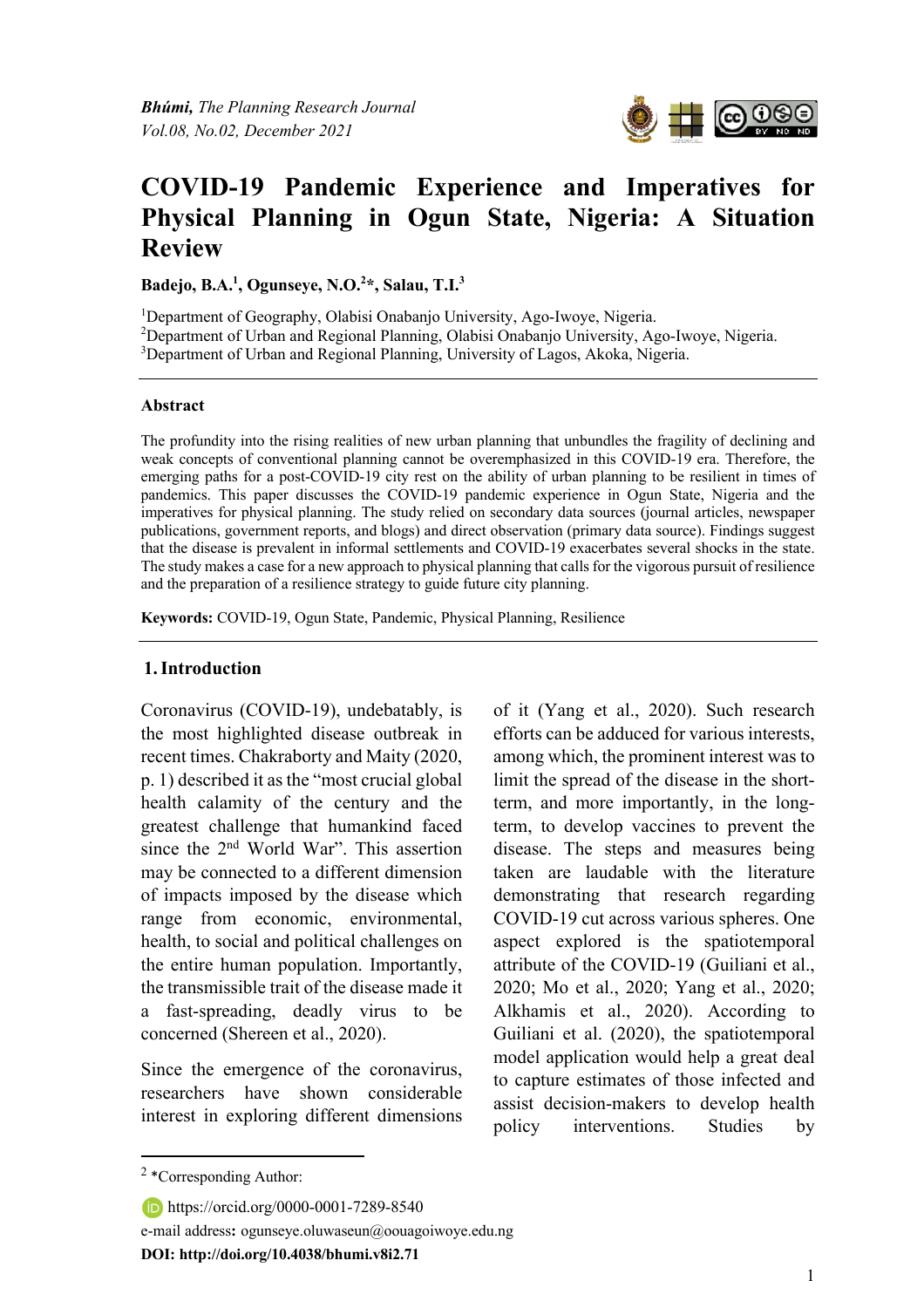Chakraborty & Maity, (2020); Ali & Alharbi, (2020) have also explored the socioeconomic impacts of COVID-19 on the environment, society and social life.

Some studies also attempted to examine the connection between COVID-19 pandemic impacts and urban planning (Sharifi & Khavarian-Garmsir, 2020; Hamidi, Sabouri & Ewing, 2020; Aiswarya, Angella & Pooja, 2020). Nevertheless, the implications of the COVID-19 pandemic on physical planning in different contexts have not been adequately studied.

This paper discusses the COVID-19 pandemic experience in Ogun State of Nigeria and its imperatives for physical planning. The specific objective of the study is to bring the situation in Ogun State during the COVID-19 lockdown into a discussion, to highlight the policy and planning implications for the post-COVID era in the state. It is assumed that the study would assist the policymakers and physical planners forge a path through urban planning as the state looks ahead into the post-COVID-19 era.

# **2. Literature Review**

The outbreak of coronavirus disease was announced in December 2019 with its first recording in the Wuhan city, Hubei Province, China and since then, its spread was fast into other countries of the world. The disease, caused by a novel coronavirus named Severe Acute Respiratory Syndrome Coronavirus 2 (SARS-CoV-2; Harapan et al., 2020; Li et al., 2020) was regarded as "a highly transmittable and pathogenic viral infection" (Shereen et al., 2020, p. 91), though the mortality rate was not as high of an approximate 2 to 3% (Palacios et al., 2020).

On January 30, 2020, the coronavirus disease outbreak was declared a Public Health Emergency of International Concern (PHEIC) by the World Health Organisation (Li et al., 2020; Lupia et al., 2020). Since the announcement, thousands of deaths and millions of confirmed cases have been reported globally though there are cases of recovery by the fortunate ones. To better appreciate the level of transmission and how deadly the coronavirus disease is, in the first 50 days it killed more than 1,800 and those infected were over 70,000 (Shereen et al., 2020). The WHO reported as of March 26, 2020, that there were 416,686 confirmed cases and 18,589 deaths which cut across 197 countries, which give credence to the pandemic nature of the diseases. As it went on the epicentre of the pandemic was shifting from Europe and North America to the global south (Mahler et al., 2020; Mahler and Wadhwa, 2020)

Globally, governments have put in various measures like self-isolation for those infected, social distancing, handwashing with soap under running water, use of face mask, avoiding physical contact, lockdown, and even shut down in some cases amongst others to curtail the spread of the disease (Ali & Alharbi, 2020; Badejo, Ogunseye & Olasunkanmi, 2020; Chakraborty & Maity, 2020; Lone & Ahmad, 2020; Vincent et al., 2020). While the impact of coronavirus disease is not limited to public health, there have been far-reaching consequences on the economy and society. For instance, the job losses recorded were confirmed to be "all-time high." An estimate by the World Bank posits that "about 100 million people will likely fall into poverty due to the impact of the pandemic" whereas as much as 49 million would fall into extreme poverty (Wahba et al., 2020).

Alkhamis et al. (2020, p. 159) explored the temporal and spatiotemporal dynamics of the COVID-19 pandemic in Kuwait at a time of its considerable growth and showed that densely populated areas and poor living conditions of the migrant workers resulted in the highest number of significant spreading and clustering events.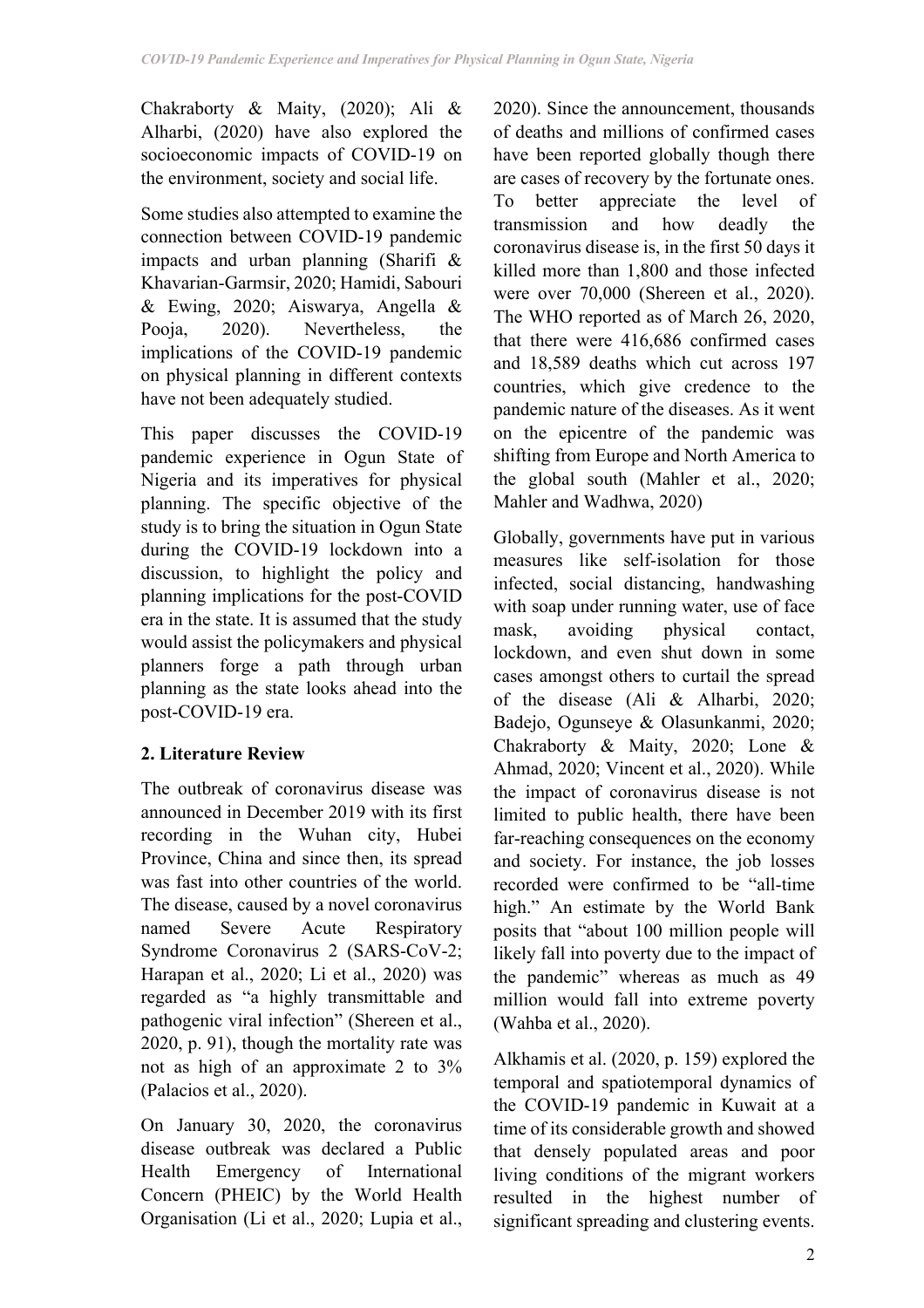Gayawan et al. (2020) also examined the spatiotemporal dynamics of the COVID-19 outbreak in Africa within the first 62 days of the emergence of the disease and results revealed that burdens of the COVID-19 pandemic in Africa varied geographically with individual country's healthcarerelated variables. They noted that Western Africa was the region with a significant importation risk, possibly due to limited travel restrictions within the region.

A few studies also explored the impacts of the pandemics on physical planning. In one of them, Aiswarya et al. (2020), discussed the COVID-19 posed challenges to urban planning in sectors ranging from economic, transportation, urban density, public space, food systems, to institutions, brought through spatial measures such as the quarantines, social distancing, and restriction to public space utilization. Cities such as Bogota (Colombia) and Berlin (Germany) deployed initiatives such as the provision of more bicycle lanes to aid mobility. Sharifi and Khavarian-Garmsir (2020) observed that the issues of environmental quality including air quality, meteorological parameters and water quality were dominant in COVID-19 research on cities. However, the socioeconomic impacts, management and governance, and transportation and urban design-related issues have been underexplored. Mouratidis (2021) posited that the COVID-19 pandemic reshaped the relationship between cities and quality of life. Travel, leisure, work, social relationships, residential well-being, emotional responses, and health were the areas that were impacted by the changes in the physical environments of cities. For instance, the stay at himes for longer periods at home during the pandemic affected the people who lived in small, overcrowded and poor-quality residences. Manns (2021) also noted that virtual consultations became the norm during the COVID-19 pandemic as it is the only way to guarantee that planning systems

continues in the UK. However, he stated that due to the technological gap, the COVID-19 crisis brought to the fore a scenario in Northern Ireland where planning applications could not be submitted electronically, thus slowing down processing and issuing permits (Bryson 2020 cited in Manns, 2020).

In Nigeria, the first COVID-19 index case was reported on 27<sup>th</sup> February 2020 (NCDC, 2020). Ever since, there has been a steady increase in the number of confirmed cases (Appendix: Tables A and B). In an attempt to curtail the spread of the coronavirus disease the Federal Government imposed lockdown measures in Lagos State and Federal Capital Territory Abuja, being the locations with most confirmed cases, and Ogun State based on its "proximity to Lagos and the high traffic between the two states". The lockdown was announced on 29th March 2020 after an address by the President on COVID-19 and took effect on 30th March 2020 for an initial period of 14 days (CNBC Africa, 2020; CSO, 2020). At these three locations, markets, worship centres, schools, restaurants, clubs, recreational facilities were shut down to assure that the spread was brought under control.

In addition, there was a ban on both domestic and international flights. Initially, the ban on flight operations was limited to some countries with a higher number of confirmed cases. Other states of the federation followed suit within their jurisdictions by the imposition of curfews and various measures to contain the spread of the diseases. The lockdown measures imposed untold socio-economic hardship on the citizens. Palliatives were also distributed to cushion the effect of COVID-19 lockdown measures imposed (Badejo et al., 2020).

Moreover, to combat the COVID-19 pandemic impacts, individuals donated money and relief materials to support the Nigerian government. The faith-based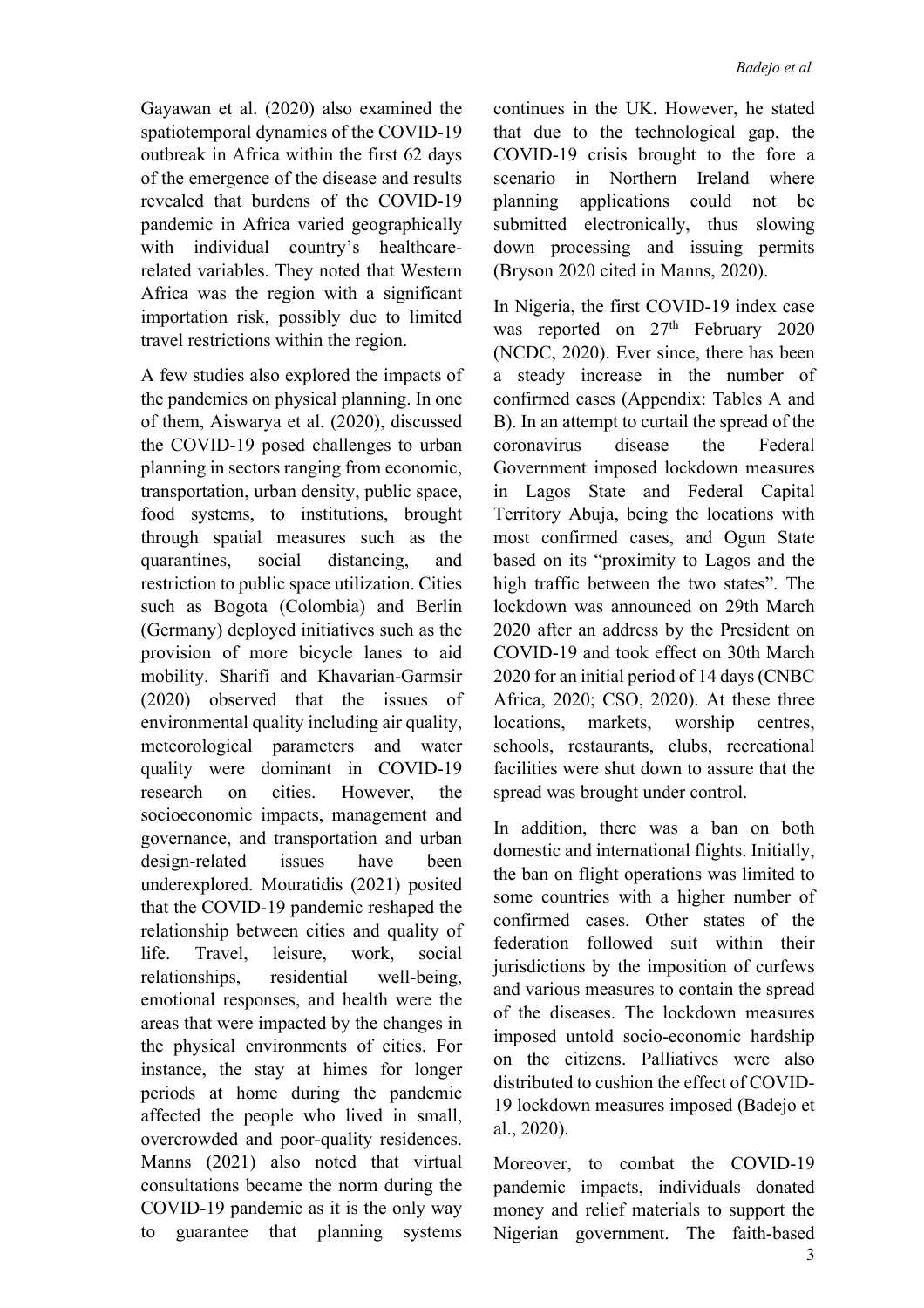organisations and private sectors, nongovernmental organisations, communitybased organisations offered citizens various palliative care deliveries to cushion the impacts of the lockdown (Olisa, 2020; Badejo, et al., 2020). The support received by the Nigerians was not limited to within the country. The international community were also magnanimous in terms of donation of funds, relief materials, and building the capacity of the frontline medical personnel and health workers. For instance, the United States supported Nigeria with a whooping sum of \$32.8 million in the global response to COVID-19 with more to come according to the US mission in Nigeria (Olisa, 2020).

The efforts of the government Ministries, Departments, and Agencies regarding COVID-19 diseases were noteworthy. The Nigeria Centre for Disease Control (NCDC) and the Ministry of Health led by the Presidential Task Force on Coronavirus Disease liaised with other stakeholders to ensure that the spread of the COVID-19 diseases was brought under control (NCDC, 2020).

Following the second COVID-19 case reported in Ewekoro, Ogun State on March 9, 2020, the state embarked on the restriction of movement in a bid to contain the spread of the disease. Consequently, on the 18th and 19th of March 2020, the Ogun State government extended the ban to nightclubs, worship centres, schools, and gatherings of over 50 persons (Punch, 2020). Despite the movement restrictions and ban imposed, it was reported that 20 local government areas (LGAs) accounted for 60% of the COVID-19 cases in Nigeria (UNICEF, 2020; Premium Times, 2020), Ado-Odo/Ota local government area in Ogun State was among them.

In the dense parts of the state, Abeokuta (capital of Ogun State) in particular, there were mixed responses to the lockdown as residents denied the existence of the COVID-19 and others exhibited optimistic confidence of immunity against the disease. Nonetheless, there was a dip in social and commercial activities, as well as increased police surveillance to enforce lockdown regulations.

Going forward, this paper examines the experiences during the lockdown of the people in Ogun State.

## **3. Material and Methods**

## **3.1 Study Area**

The study area, Ogun State in the South-West of Nigeria, situated within longitudes 2˚45ʹE and 4˚45ʹE, and latitudes 6˚15ʹN and 7˚55ʹN. It is bounded on the west by the Republic of Benin, to the south by Lagos State and a 20km stretch of the Atlantic Ocean, to the east by Ondo and Osun States, and to the north by Oyo State. It is made up of 20 Local Government Areas.

As of 2005, the population of Ogun State was estimated to be 3.458 million and has been projected to reach 6.24 million by 2025 (Ogun State Government, 2008).

## **3.2 Study Method**

Information from both primary and secondary sources was used for the study. The secondary sources included journal articles, newspapers publications, blogs and reports. The NCDC website provided daily statistics on total confirmed cases, discharged cases and deaths related to COVID-19 in Nigeria and the Ogun State. The data considered for the study was for the period between 29<sup>th</sup> February and 30<sup>th</sup> September 2020. Further, to complement the secondary data, the study also used direct observations as a primary data collection method. This is because it helps to capture an event in real-time (Yin, 2009). During the total and partial lockdowns in Ogun State, authors were opportune to move around during days when restrictions were relaxed (the alternate days' rules).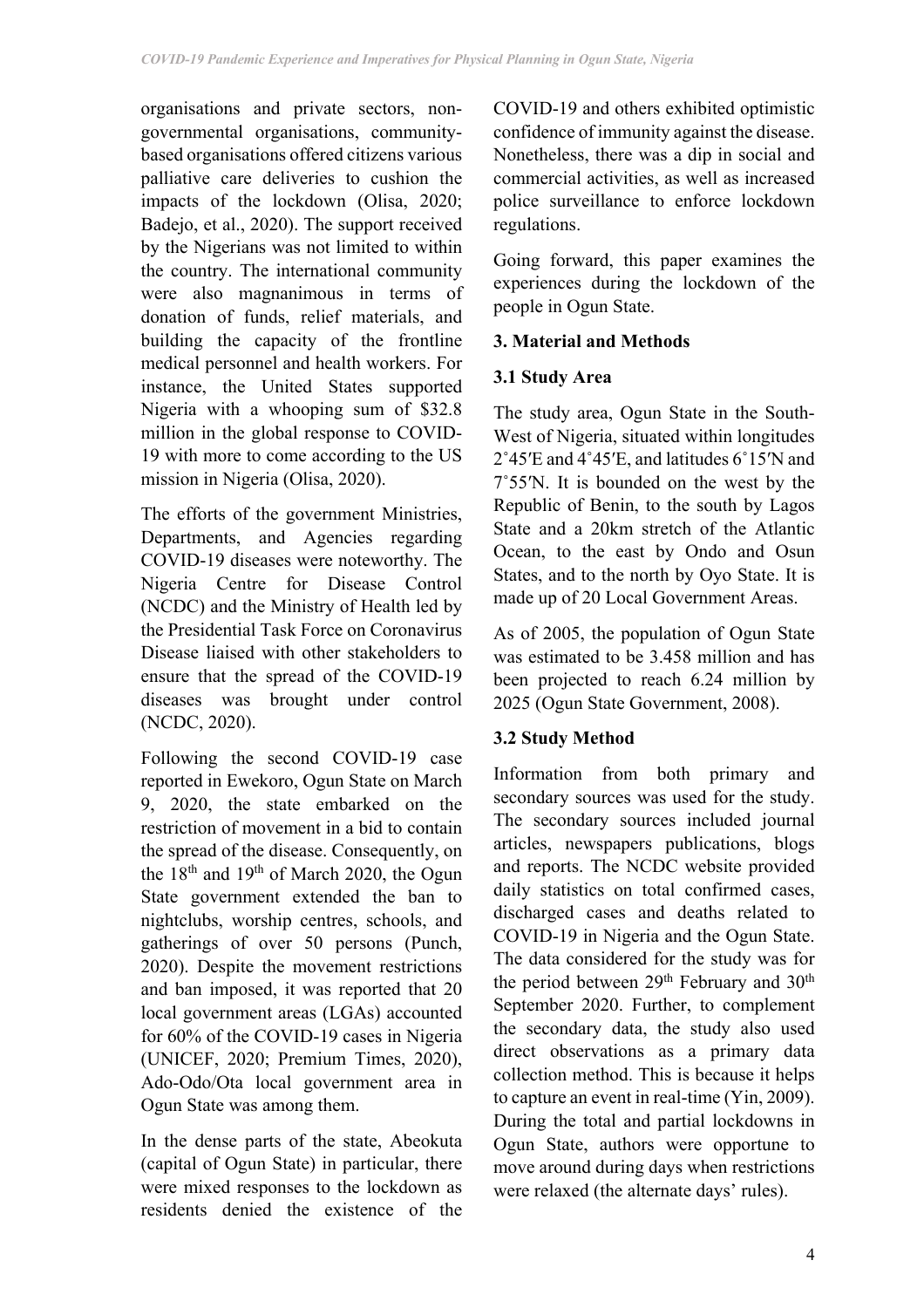In the visits, the authors paid attention to issues related to the compliance with COVID-19 pandemic combating regulations; COVID-19 impact on livelihoods, jobs and businesses; the intensity of businesses during rotation of workdays amongst other

#### **4. Results and Discussions**

The exponential growth in the number of confirmed cases of coronavirus disease in Nigeria cannot be denied. Still, those discharged after recovery was the desired news. Of concern, however, is that despite the various guidelines and lockdown measures executed across the states of the federation, the number of cases was increasing although the number of deaths was seen as marginal (1,112 deaths as of 30th September 2020) compared to nations such as South Africa with less population to Nigeria with deaths recorded put at 16,734 at the same time.

Besides, Lagos State has the highest number of confirmed cases, while Ogun State belongs to the next category of states which recorded a considerable number of active cases (Figure  $1$  – the two states are circled with Ogun State to the North of Lagos State). Subsequently, the results gathered were discussed.

# **4.1 Compliance with COVID-19 Guidelines**

The Ogun State governor expressed low confidence in the level of compliance of the citizens with COVID-19 prevention regulations, stating a show of utter disregard for precautionary guidelines, international practices, and safety measures, especially during the period when the lockdown was relaxed (Wahab, 2020). One aspect that deserves mentioning was transportation and mobility.

Figure 1. Nigeria Map Showing 36 States and FCT Affected by COVID-19 As of 30th September, 2020 Source: NCDC (2020)

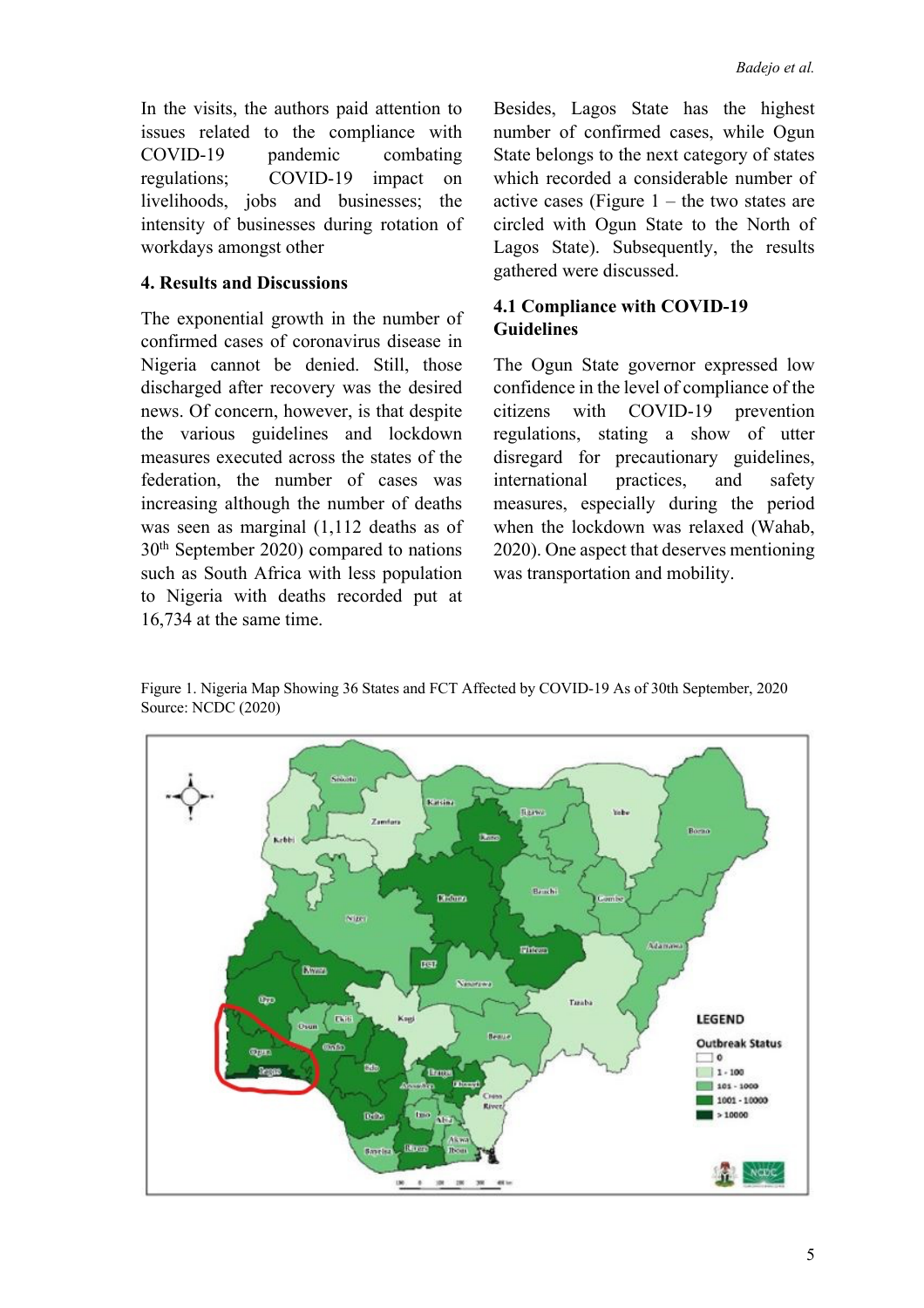The Ogun State Government released transportation guidelines (AutoReportNG, 2020) which stipulated a total ban on interstate travels, compulsory use of face masks, seating capacity for taxi cabs as 3 passengers; 7 passengers for 18-seater buses, and 2 passengers for Tricycles.

Regarding transportation and mobility, we observed obvious violations against the cessation of movement at the earliest stages of the lockdown, with commercial vehicles still operating; carrying more than the stipulated number of passengers. Residents also moved around especially in the evenings because the security surveillance was flexible in the evenings.

It was also observed that for the commercial vehicles, when in contact with security officials they drop a few passengers and asked them to join passing the security check. Some drivers courageously compensated the security officials at the checkpoints. This points towards the Governor's speech on the smuggling of people in and outside the state in disregard of the interstate border closure (Wahab, 2020).

For the residents, the financial implications took a toll on them due to the significant increase in the cost of transportation for both short and long-distance trips. These compelled many residents in the state to adopt cycling and walking as means of transportation, especially for short trips.

## **4.2 The Public Health System**

In the beginning, there was wide displeasure on the level and management of quarantine and contact tracing by the health authorities in the state owing to the news that 104 out of 108 cases originating from a company in Sagamu on the  $11<sup>th</sup>$  June 2020 (Olatunji, 2020). With the state taking a top-three position as of April 2020, the state's public health system had shown competence that was seen the state drop 5 places (late in July) in the state ranking of active cases and retained this position for a few months.

# **4.3 Socio-economic Impact of the Coronavirus**

The lockdown was intended to promote social distancing and restrict the movement of potential contacts. However, there were unintended consequences. These include loss of livelihood for those who rely on petty/small scale businesses. There were no statistics to this, but the loss of jobs might have run into hundreds. The cost of local foods increased due to the interstate travel restrictions and closure of borders in the country. For instance, authors observed at the Lagos-Ogun border along the Lagos-Abeokuta expressway heavy-duty vehicles bringing agricultural products to markets in Ota and raw materials to industries in Ota were made to be in long queues for several hours despite those involved in essential duties were allowed to commute.

With the closure of main markets, there was a proliferation of makeshift markets as many street corners provide everyday essentials and food items. In fact, many households in various areas resulted in petty trading. In addition, the growing disparity, poverty, and vulnerability of residents in the state were laid bare during the lockdown period with residents of informal settlements in search of basic amenities despite social distancing regulations.

## **4.4 Civil Unrest**

The hardship brought by the lockdown resulted in a spree of civil unrest across states in Nigeria. In a bid to fight hunger, the lockdown triggered a violent revolution from the poor, who engaged in robbery. Robbery attacks occurred in locations such as Ifo, Ijoko-Ota, Iju-Ota, Sango-Ota, Adiyan, Agbado, Winners, and Oju-Ore areas of Ogun State.

This spurred a community response as they organized their own security, engaging in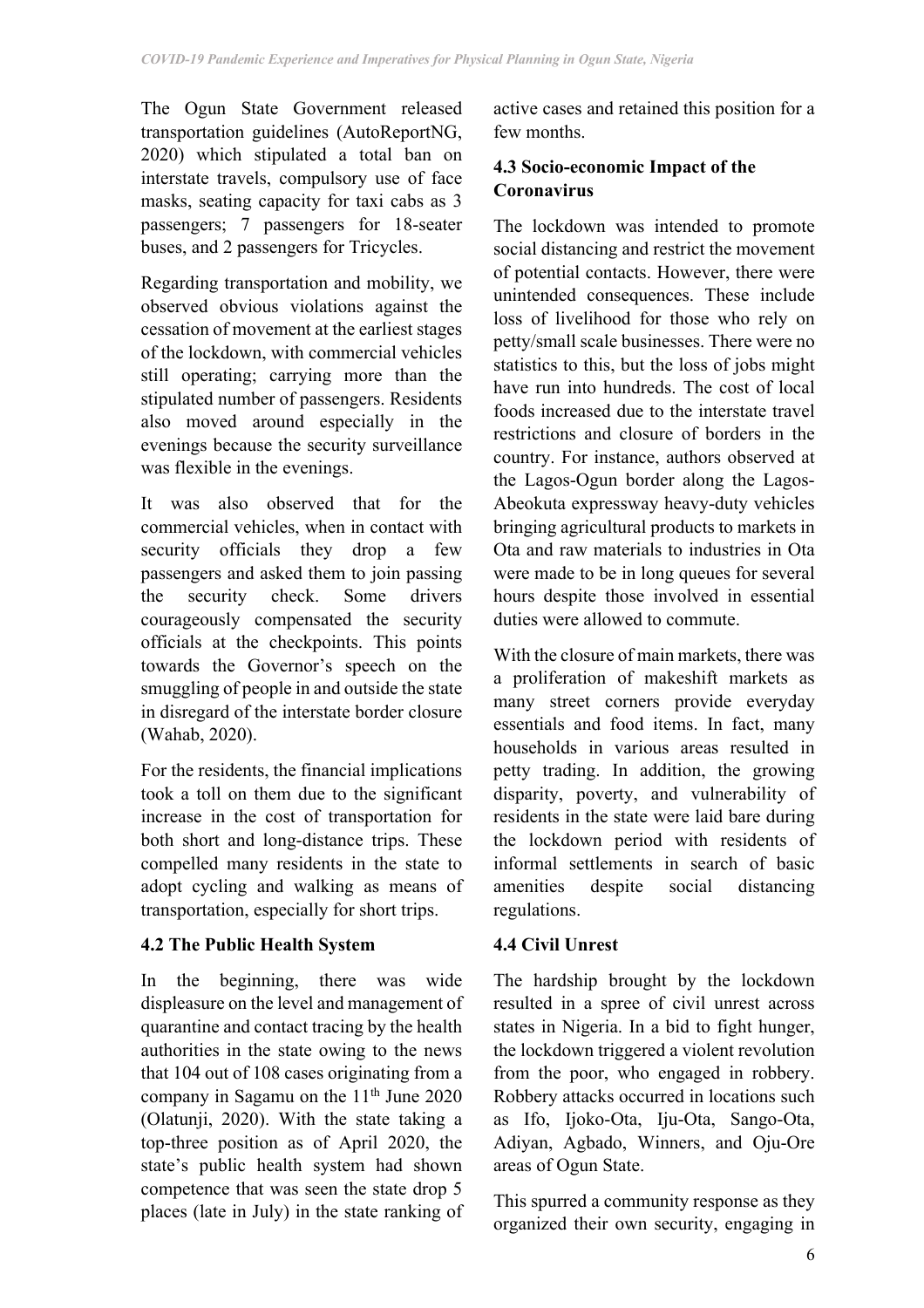neighbourhood watch, bonfires, and vigilante duties to protect their neighbourhoods. On April 13, the Ogun State government made arrests of over 150 armed robbers causing this unrest during the lockdown (Zita, 2020).

# **4.5 Rotation of Workdays**

The Ogun State government released further measures at containing the spread of COVID-19 with the state directing Ministries, Departments and Agencies as well as 20 Local Governments to draw up rosters to ensure that 20% of staff across all cadres work daily, thus ensuring that most staff come to work once a week, just as teachers in public primary and secondary schools are to proceed on vacation immediately (Business Day, 2020). Into the months, as working days were Mondays, Wednesdays, and Fridays. Subsequently, authors observed that as soon as the lockdown was lifted, workers resumed fully to their workplace with stringent COVID-19 measures being in place but the enforcement fizzles out with time. During the early period of this rotation, a reduced density of businesses and workers fading at the centres in Abeokuta were observed.

# **4.6 Palliatives during Lockdown**

With the lockdown eased, Ogun State residents expressed divergent views on the need or otherwise for continued lockdown.

*"*Responding was an artisan, Mr Kunle Idowu, who said that the lockdown should not be revisited, lamenting the hardships he and his family experienced while it lasted. Furthermore, the government did little or nothing to alleviate suffering during that period. The palliatives promised were either too small or nothing came from it. So, we cannot go through that harrowing experience again" (Blueprint, 2020).

The reduced government effort towards supporting the people during lockdown caused people to move out of their residences to fend for themselves and family, especially those who lived on daily wages. With such agitations, the compliance from these people was low, coupled with the nature of their jobs which warranted the use of their mouths and hands often, as the use of masks and gloves or sanitisers may be impediments to their work processes.

# **5. Policy and Planning Implications**

The current epidemic raises profundity to rethink the planning implications of lockdown in the city; examining how well the city has fared with a weaker health system compared to that of developed nations.

Ogun and Lagos States relationship goes beyond socio-economic ties as the cities perform complementary functions. Yet, the inefficient physical planning in the states has made them dysfunctional and disconnected, especially in a bid to curtail the pandemic. People work in Lagos and live in Ogun State due to the lower cost of living. Adjoining peri-urban corridors like Sango-Ota, and Mowe-Ibafo are constantly witnessing a rapid influx of residents who are moving away from the expensive and bustling life that Lagos offers. For instance, the housing rental in Lagos is not affordable to a majority of its workers (Salako, 2009). The failure of the Ogun State government to effectively link its urban spaces and monitor its borders is still an impediment to physical planning, and more recently in responding to the COVID-19 pandemic. The failure to integrate this urban space with effective monitoring permits the easy smuggling of people in and outside the state despite the ban on interstate travel. Hence, makes the containment of epidemics such as the COVID-19 difficult at the regional level.

The COVID-19 pandemic will leave lasting marks on the design aspect of planning in the state. With the significance of parks and public spaces explicitly being mentioned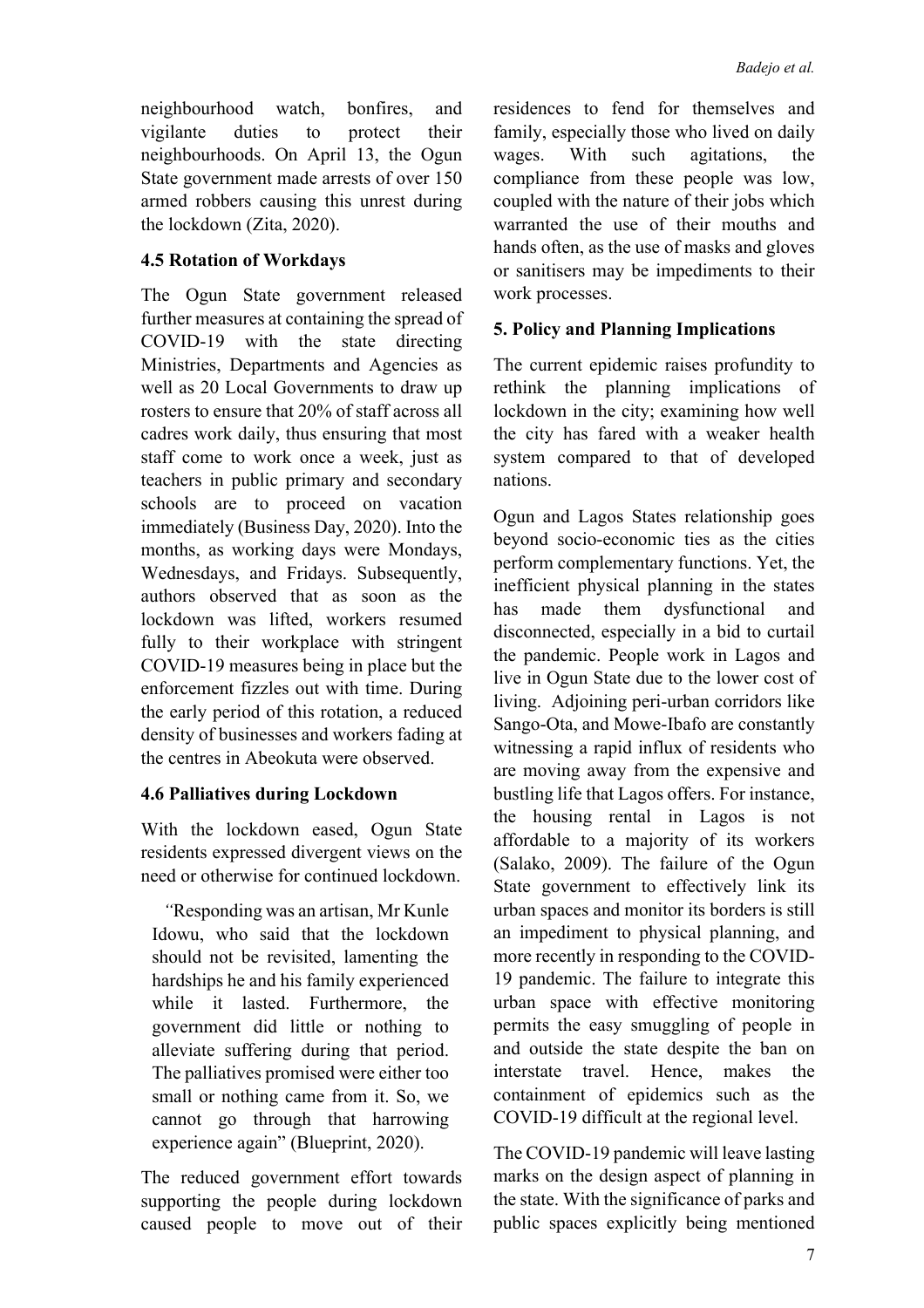during this COVID-19 as key aspects of the environment, modifications towards public space design in the city are likely to be propagated and hence should be prioritized. The city of Vienna has organized its infrastructure in line with social distancing principles through maze designs for a crowd-free public park.

The pandemic has sparked density issues, which further strengthens the anti-density discourses. The studies revealing that cities are more vulnerable to disease outbreaks than rural areas is unquestionable. It is projected that more than two-thirds of the global population would be living in cities by 2050 (UNDESA, 2014). Hence, the assessment of urban planning practices about ideologies such as smart growth, compact city and transit-oriented development is timely. However, with the COVID-19 pandemic, vulnerability is still very high as social distancing is more challenging in urban environments. With palliatives being distributed in public spaces, it exposed our lack of readiness going forward to a post-COVID-19 city as they were done with little or no compliance to social distancing regulations. Therefore, it is vital to examine the issue of densification at public gatherings in the positions of palliative distributions.

The tiers of government (federal and state) in the country responded to the pandemic through several containment measures, but the difficulties of implementing these measures and their compliance was noticeable. A majority of the populations in the state were battling to contend with physical and social distancing guidelines because they reside in uncertain conditions with inadequate room and the poor water supply, sanitary facilities that worsened the environmental and personal hygiene of their households.

The transportation situation in the state raises the question. Transportation was weakening COVID-19 containment, as the commercial transport operators were choosing to ignore public health recommendations for a daily wage. However, given the situation in Ogun State, it may be a pathway to achieve sustainable transportation. The COVID-19 pandemic could be an opportunity to embrace nonmotorised transport, especially since residents of Ogun State used to walk in the wake of the lockdown and afterwards? Hence, this could be an opportunity to prioritize the 'Walkable City' concept, commensurate with pedestrian infrastructure upgrades.

In adopting such ideologies, the question is, what feasible approaches can be adopted, given the cultural and socio-economic appropriations of public space. Streets can be designed to adapt to the social distancing norm, sidewalks can be prioritized, with the transportation sector looking like a weak link, bike lanes can be a more salient characteristic of the transportation system. In New Zealand, it funded the pop-up bike lanes, geared towards widening sidewalks during the lockdown. This has been termed "Tactical urbanism" a concept aimed at taking road space from cars overnight and giving it to people on foot and on bicycles to keep workers moving safely during lockdown (Reid, 2020). All of these needs to be factored in the design and policy formulation for a post-COVID-19 city to yield better health outcomes.

## **6. Conclusion and Recommendations**

The study revealed that COVID-19 exacerbates environmental, economic, and social issues in the state. The spate of civil unrest, increased transportation costs, loss of livelihood, inaccessibility to basic facilities and services and poverty are some of the issues identified in the study. The post-COVID-19 city challenges all professionals in the built environment to adopt dynamic zoning regulations, which will further transcend functional autonomy for social distancing in cities. Contact tracing of the disease was difficult given the increasing number of cases, but the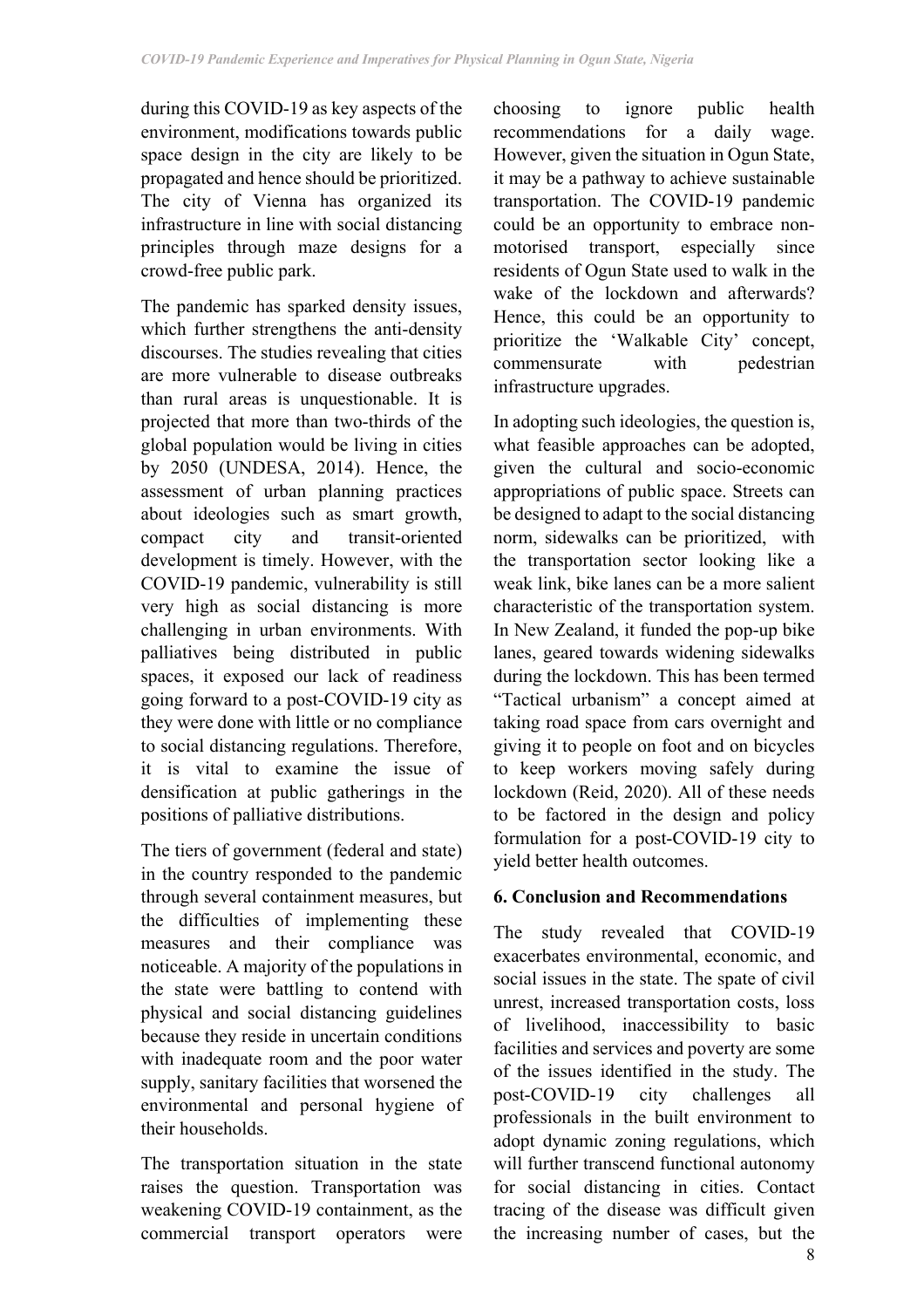spread can be mitigated through proactive urban planning provided resilience is efficiently integrated with planning decisions, designs, and policies.

Hence, COVID-19 presents urban planning with the opportunity to do things differently. This opportunity requires that urban planning incorporate resilience

qualities while aligning and leveraging on the Sustainable Development Goals (SDGs).

To the urban planners in Ogun State whose duty is to ensure efficient land development and management, the key issue is how to mitigate the spread of pandemics and prepare the city for impending shocks.

#### **References**

- Aiswarya Raj, I. S., Angella, E. J. & Pooja, C. (2020). Impact of covid-19 on shaping new resilient urban planning approach, IOP Conference Series: Material Science and Engineering, 1114, 1-6. https://doi.org/10.1088/1757-899X/1114/1/012040
- Ali, I., and Alharbi O. M. L. (2020) COVID-19: Disease, management, treatment, and social impact. *Science of the Total Environment*, 728, 138861.
- Alkhamis, M. A., Al Youha, S., Khajah, M. M., Haider N. B., Alhardan, S., Nabeel, A., Al Mazeedi, S., and Al-Sabah, S. K. (2020) Spatiotemporal dynamics of the COVID-19 pandemic in the State of Kuwait. *International Journal of Infectious Diseases*, 98, 153–160. https://doi.org/10.1016/j.ijid.2020.06.078
- Australian Government (n.d.) Fact sheet on reopening of international travel to students. https://www.dese.gov.au
- AutoReportNG (2020, May 8). Ogun state government releases guidelines on transportation for eased lockdown, Available at https://www.autoreportng.com/2020/05/ogun-state-government-releases guidelines-on-transportation-for-eased-lockdown.html
- Badejo, B.A., Ogunseye, N.O., and Olasunkanmi, O.G. (2020) Rural women and the COVID-19 pandemic in Ogun State, Nigeria: An empirical study. *African Journal of Governance and Development, 9*(1.1), 382-404. Available at https://journals.ukzn.ac.za/index.php/jgd/article/view/1857
- Blueprint Newspapers Limited (2020, June 1) Nigerians speak: enough of lockdown…it has outlived its usefulness. Available at https://www.blueprint.ng/nigerians-speak-enough-of-lockdown-it-hasoutlived-its-usefulness/
- Business Day (2020, March 24) Coronavirus: Ogun State restricts visits to Govt office, wants 20% of workers at work daily orders banks, service providers to attend to 20 customers at once. Available at https://www.gogle.com/amp/s/businessday.ng/uncategorized/article/coronavirus-ogun-staterestricts-visits-togovt-office-wants-20-of-workers-at-work-daily/amp/
- CBNC Africa (2020) COVID-19: Lagos, FCT, and Ogun State to go into lockdown. Avaialble at https://www.cnbcafrica.com/2020/covid-19-lagos-fct-ogun-state-to-go-intolockdown/
- Chakraborty, I. and Maity, P. (2020) COVID-19 outbreak: Migration, effects on society, global environment, and prevention. *Science of the Total Environment,* 728 (2020), 138882, 1-7. Availabe at https://doi.org/10.1016/j.scitotenv .2020.138882
- Civil Society Organisation CSO (2020) COVID-19: Joint memo by CSOs in Nigeria. Available at http://www.osiwa.org/wp-content/uploads/2020/05/COVID19-CSOs-Joint-Memo-final.pdf
- Cruz, M. P., Santos, E., Velázquez Cervantes, M.A. and Juárez, M. L. (2020) COVID-19, a worldwide public health emergency. *Revista Clínica Española,* 1-7. https://doi.org/10.1016/j.rce.2020.03.001
- Cuadros D. F., Xiao, Y., Mukandavire, Z., Correa-Agudelo, E., Hernandez, A., Kim, H., MacKinnon, N. J. (2020). Spatiotemporal transmission dynamics of the COVID-19 pandemic and its impact on critical healthcare capacity. *Health & Place*, 64, 102404. https://doi.org/10.1016/j.healthplace.2020.102404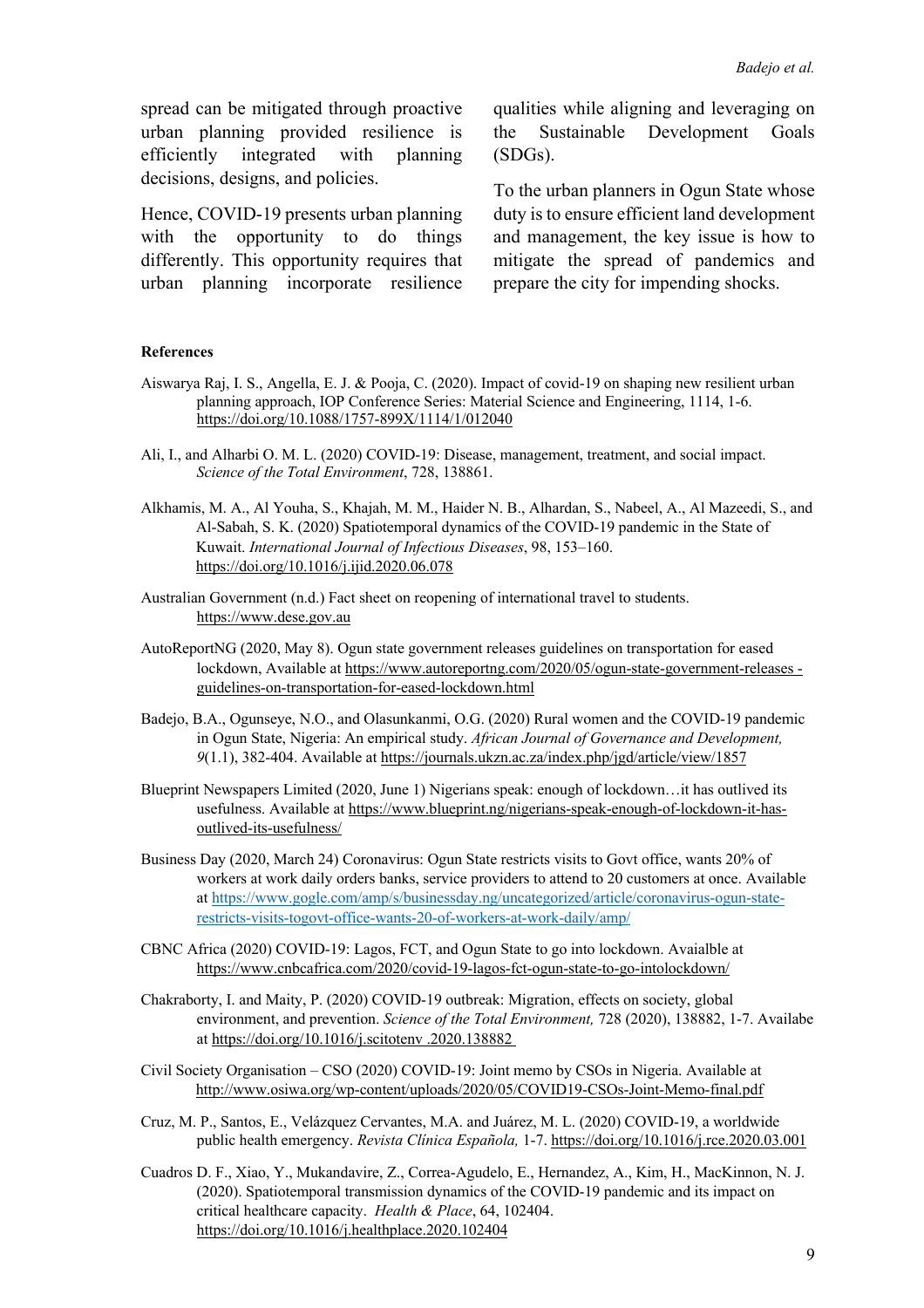- Giuliani, D., Dickson, M. M., Espa, G., and Santi F. (2020) Modelling and predicting the spatio-temporal spread of COVID-19 in Italy. *BMC Infectious Diseases***,** 20:700. https://doi.org/10.1186/s12879- 020-05415-7
- Hamidi, S., Sabouri, S. and Ewing, R. (2020) Does density aggravate the COVID-19 pandemic? *Journal of the American Planning Association, 86*(4), 495- 509.https://doi.org/10.1016/j.scitotenv.2020.138861
- Harapan, H., *et al.* (2020) Coronavirus disease 2019 (COVID-19): A literature review. *Journal of Infection and Public Health*, March, 2020, 1-7. https://doi.org/10.1016/j.jiph.2020.03.019
- Hitchings, B. (2020). 7 ways to respond to regulation rollbacks. Available at https://www.planning.org
- Li, H., Liu, S., Yu, X., Tang, S., and Tang, C. (2020) Coronavirus disease 2019 (COVID-19): Current status and future perspectives. *International Journal of Antimicrobial Agents*. https://doi.org/10.1016/j.ijantimicag.2020.105951
- Lone S. A., and Ahmad A. (2020) COVID-19 Pandemic an African perspective. *Emerging Microbes & Infections*, *9*(1), 1300-1308. https://doi.org/10.1080/22221751.2020.1775132
- Lupia, T., Scabini, S., Pinna, S. M., Di Perri, G., De Rosa, F. G., and Corcione, S. (2020) 2019 novel coronavirus (2019-nCoV) outbreak: A new challenge. *Journal of Global Antimicrobial Resistance,*  21, 22–27. https://doi.org/10.1016/j.jgar.2020.02.021
- Mahler, D. G., Lakner, C., Aguilar, R. A. C. and Wu, H. (2020) Updated estimates of the impact of COVID on global poverty'. Avilable at https://blogs.worldbank.org/opendata/updated-estimates-impactcovid-19-global-poverty
- Mahler, D. G. and Wadhwa, D. (2020) The center of gravity of the COVID-19 pandemic is heading to the global south. Available at https://blogs.worldbank.org/opendata/center-gravity-covid-19-pandemicheading-global-south
- Manns, S. (2021). The planners' response to COVID-19. *Urban Design International*, 26, 310–314. https://doi.org/10.1057/s41289-021-00156-8
- Mo, C., Tan, D., Mai, T., Bei, C., Qin, J., Pang, W., and Zhang, Z. (2020) An analysis of spatiotemporal pattern for COIVD‐19 in China based on space‐time cube. *Journal of Medical Virology, 92*, 1587– 1595. https://doi.org/10.1002/jmv.25834
- Mouratidis, K. (2021). How COVID-19 reshaped quality of life in cities: A synthesis and implications for urban planning. *Land Use Policy, 111,* 1-10. https://doi.org/10.1016/j.landusepol.2021.105772
- Ogun State Government (2008) *Ogun State Regional Plan (2005-2025) Final Report*. Lagos: CPMS Limited; 2008.
- Olatunji, D. (2020, June 11) Ogun records 104 coronavirus infections in Sagamu company. *The Punch*. Available at https://punchng.com/ogun-records-104-coronavirus-infections-in-sagamu-compa ny/
- Nigeria Centre for Disease Control [NCDC] (2020) Covid-19 situation report. Situation report 215, Tuesday, 30th September 2020.
- Olisa, C. (2020) US supports Nigeria with \$32.8 million for COVID-19, over \$5 billion on health in 20 years. Avaialble at https://nairametrics.com/2020/05/18/us-supports-nigeria-with-32-8-million-forcovid-19-over-5billion-on-health-in-20-years/
- Palacios, C. M., Santos, E., Velázquez, C. A., and León, J. M. (2020) COVID-19, a worldwide public health emergency. *Revista Clínica Española*, 2020. https://doi.org/10.1016/j.rce.2020.03.001
- Punch (2020, March 18) Coronavirus: Ogun bans nightclubs, gatherings over 50. Available at https://punchng.com/coronavirus-Ogun-bans-clubs-restaurants-others/
- Premium Times (2020, June 20) PTF reveals 20 local govt areas with 60% of COVID-19 in Nigeria. Available at https://www.premiumtimesng.com/news/headlines/398606-ptf-reveals-20-local-govt areas-with-60-of-covid-19-in-nigeria.html
- Reid, C. (2020, April 13) New Zealand first country to fund pop-up bike lanes, widened sidewalks during lockdown. Available at https://www.forbes.com/v/s/www.forbes.com/sites/carltonreid/2020